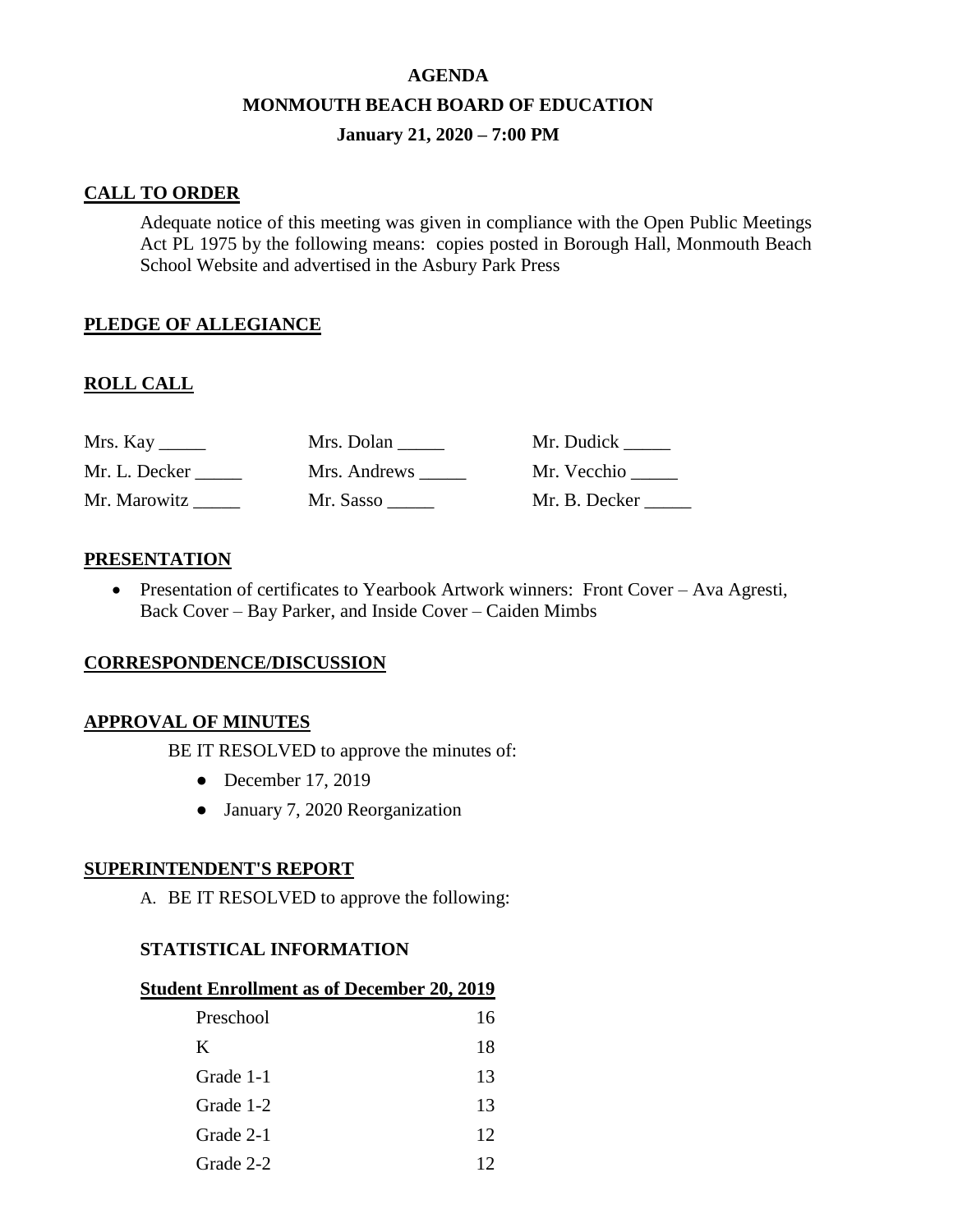| Grade 3                   |       | 19  |
|---------------------------|-------|-----|
| Grade 4 -1                |       | 12  |
| Grade 4-2                 |       | 13  |
| Grade 5 - 1               |       | 10  |
| Grade 5 - 2               |       | 10  |
| Grade 6 - 1               |       | 13  |
| Grade 6 - 2               |       | 13  |
| Grade 7 - 1               |       | 16  |
| Grade 7 - 2               |       | 14  |
| Grade 8 - 1               |       | 15  |
| Grade 8 - 2               |       | 15  |
|                           | Total | 234 |
| <b>Student Attendance</b> |       |     |

| September | 98%   | February |
|-----------|-------|----------|
| October   | 96.5% | March    |
| November  | 93.5% | April    |
| December  | 93%   | May      |
| January   |       | June     |

| <b>Staff Attendance</b> |       |          |  |
|-------------------------|-------|----------|--|
| September               | 98.5% | February |  |
| October                 | 97.5% | March    |  |
| November                | 97%   | April    |  |
| December                | 97.5% | May      |  |
| January                 |       | June     |  |

• Fire Drills

December 10, 2019 at 10:20 a.m.

• Security Drill

Active Shooter – December 16, 2019 at 11:20 a.m.

B. BE IT RESOLVED to approve the Statement of Assurance for Paraprofessional Staff for the remainder of the 2019-2020 school year.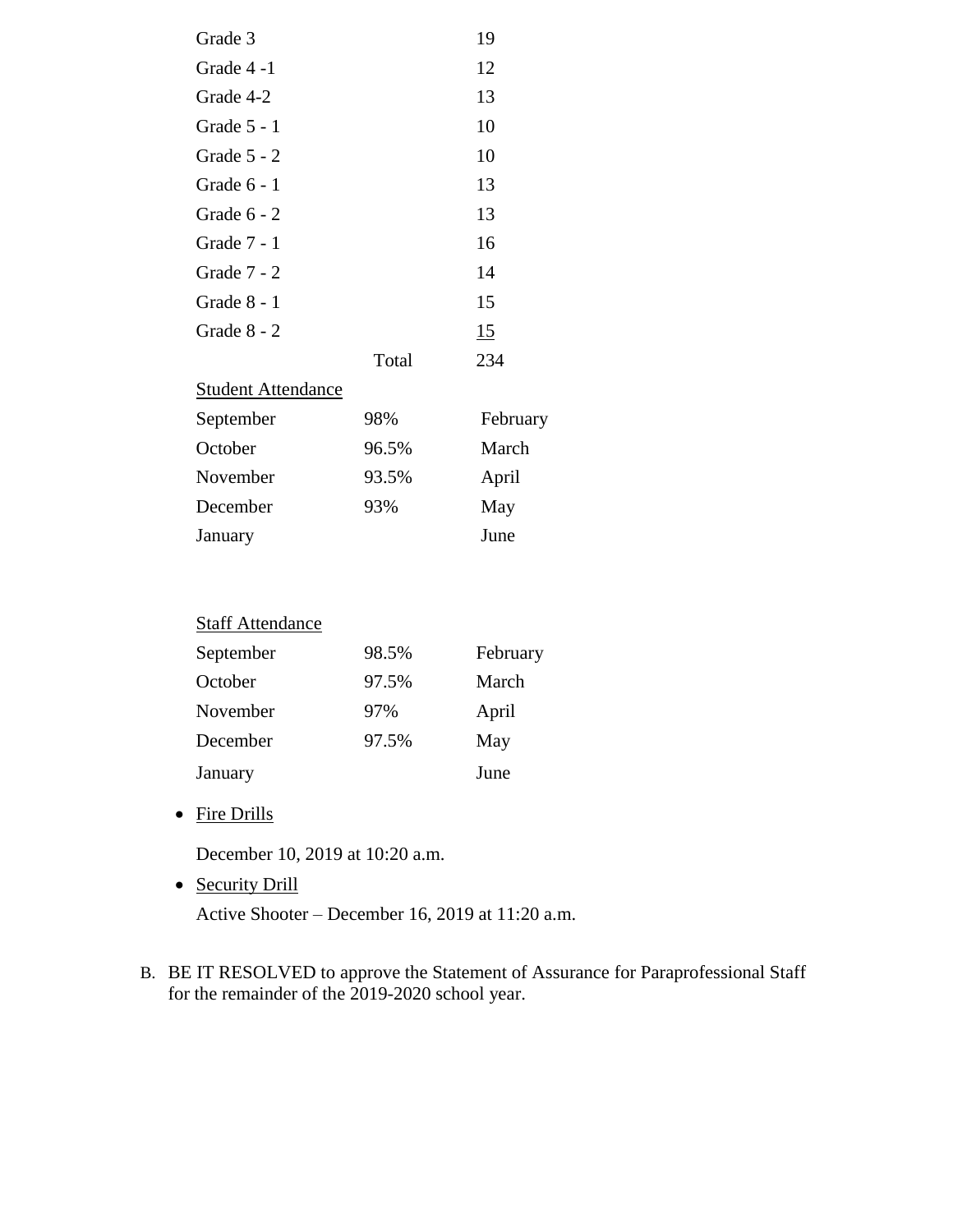## **PUBLIC DISCUSSION**

In compliance with Open Public Meetings Act PL 1975, Chapter 10:4-12 subsection b, - A public body may exclude the public only from that portion of a meeting at which the public body discusses any matter involving the employment, appointment, termination of employment, terms and conditions of employment evaluation of the performance of promotion or discipline of any specific prospective public officer or employees or current public offer or employee employed or appointed by the public body, unless all the individual employees or appointees whose rights could be adversely affected request in writing that such matter or matters be discussed at a public meeting. As per Board Bylaws, 0167, public participation in Board Meetings, such remarks are to be limited to five minutes duration. The Board of Education, though affording the opportunity for members of the public to comment will not engage and/or make remarks concerning matters of student confidentiality and/or matters of personnel wherein employees of the District have not been given notice of the Board's intent to discuss their terms and conditions of employment. Members of the public are reminded that though they are afforded the opportunity to address the Board, they are not given license to violate the laws of slander. Comments made by members of the public that are not in keeping with the orderly conduct of a public meeting will be asked to yield the floor and if they fail to do so may be subject to charges under New Jersey statues associated with disruption of a public meeting.

# **FINANCE**

# Chair: Ken Marowitz

Joseph Vecchio, Karen Dolan, Vincent Sasso

- A. BE IT RESOLVED to approve the following financial report
	- January 2020 Bill List in the amount of \$125,966.60.
	- Payroll Gross total for December 2019 in the amount of \$
	- Report of Board Secretary November, 2019 *(Attachment A-1)*

| Fund 10 -             | \$1,459,316.94            |
|-----------------------|---------------------------|
| Capital Reserve -     | \$240,712.53              |
| Maintenance Reserve - | \$352,935.47              |
| Emergency Reserve -   | 10,140.92<br>S.           |
| Fund 20 -             | 14,254.08<br>S.           |
| Fund 40 -             | 78,859.50<br>$\mathbf{S}$ |

- Monthly transfer report for November 2019. *(Attachment A-2)*
- Pursuant to NJAC 6:120-2.13(d), I certify as of November 30 no budgetary line item account has been over expended in violation of NJAC 6:20-22.13 (ad). I hereby certify that all of the above information is correct.
- Board Certification:

Pursuant to NJAC 6:20-2.3 (e), we certify that as of November 2019, after review of the Secretary's Monthly Report and upon consultation with the appropriate district officials, that to the best of our knowledge, no major account or fund has been over expended in violation of NJAC 6A:23A-22.13(b) and that sufficient funds are available to meet the district's financial obligations for the remainder of the fiscal year.

B. BE IT RESOLVED to approve the daily per diem substitute rate from \$80.00 to \$90.00 and Long Term Substitute rates increase to \$90 (days 1-5); \$95 (days 6- 20); \$125 thereafter effective February 1, 2020.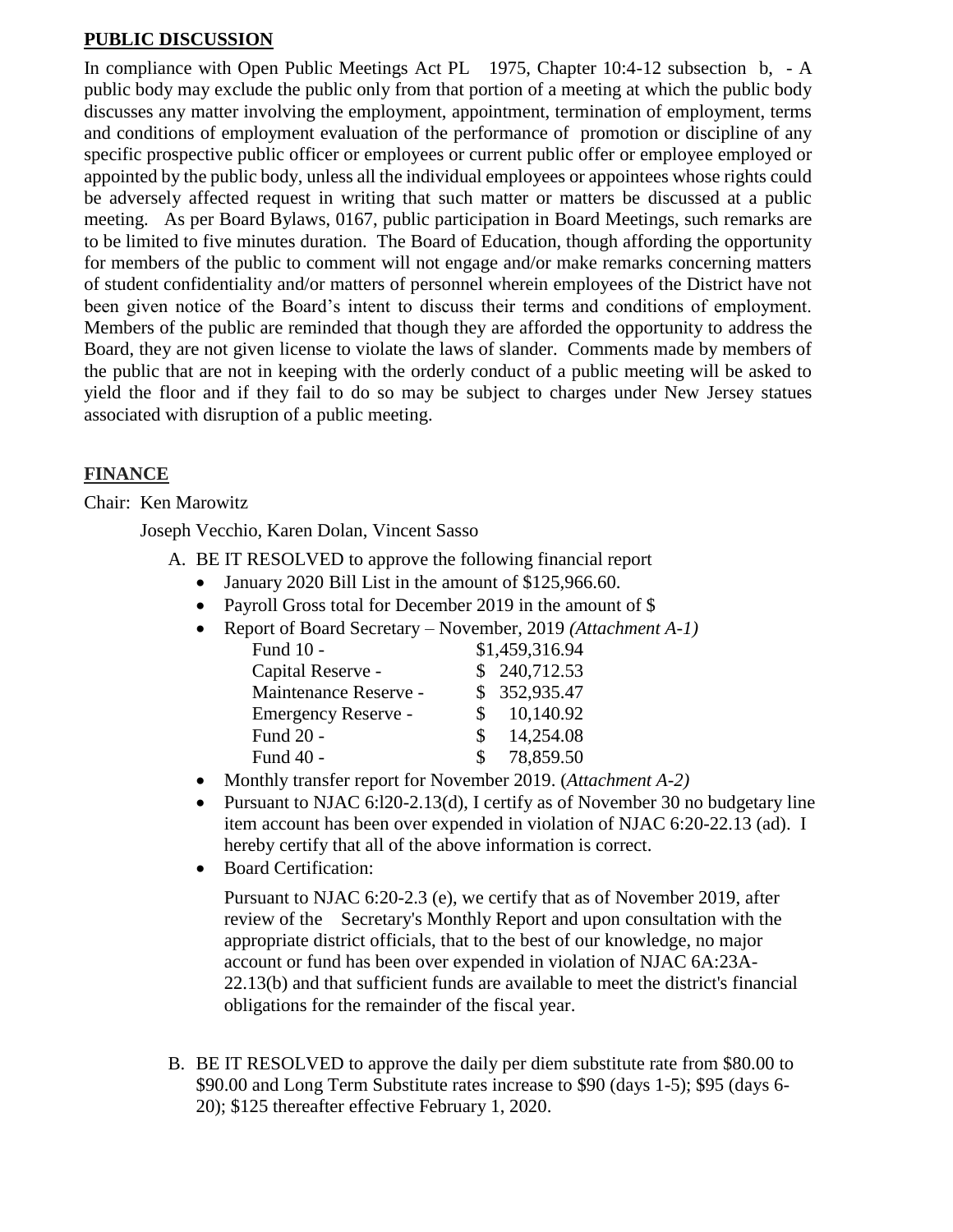# **PERSONNEL**

Chair: Barbara Kay

Boyd Decker, Chris Dudick, Melanie Andrews

- A. BE IT RESOLVED to approve Jaclyn Murray to begin her maternity leave on March 23, 2020, making Friday, March 20, 2020, her anticipated last day of work. She plans on taking 13 sick days from the dates of March 23-April 8, 2020, and then begin disability/family leave on April 20, 2020 through the last day of school. These dates may change at the discretion of the doctor and/or disability requirements once finalized in January 2020. Her anticipated date of return is September 1, 2020.
- B. BE IT RESOLVED to accept, with regret, the resignation of Jennifer Fitzgerald, effective January 28, 2020.

# **CURRICULUM AND INSTRUCTION**

Chair: Chris Dudick

Melanie Andrews, Chris Dudick, Boyd Decker

A. BE IT RESOLVED to approve the following workshops:

- Susan Gillick to attend the Indoor Air Quality Training on June 5, 2020 at no cost.
- Susan Gillick to attend Stop the Bleed for NJ Schools on January 10, 2020 at Middlsex County Fire Academy at no cost.
- Susan Gillick to attend the NJ State School Nurses Association Spring Conference on March 27, 2020 and March 28, 2020 at a cost of \$229.00.
	- B. BE IT RESOLVED to approve the following Monmouth University students' field placement from January 22, 2020 through April 20, 2020:

| Name            | Hrs. | Course | Grade  | Teacher           |
|-----------------|------|--------|--------|-------------------|
|                 |      | EDS-   |        |                   |
| Ewanis, Gregory | 25   | 336    | $K-12$ | Michael Kammerer  |
|                 |      | ED-    |        |                   |
| Mazza, Maureen  | 40   | 362    | $K-6$  | Nancy Pietz       |
|                 |      | EDS-   |        |                   |
| Panchery, Julia | 25   | 336    | $K-6$  | Meghan Vaccarelli |

C. BE IT RESOLVED to approve the regional professional development contract with Pearson in order to support middle school mathematics program implementation at a cost of \$543 (cost reflects the Monmouth Beach School District's portion).

# **BUILDING AND GROUNDS**

Chair: Vincent Sasso

Ken Marowitz, Karen Dolan, Joseph Vecchio

- A. BE IT RESOLVED to approve the following Building Use Applications:
	- PTO to hold the Book Fair in the library on  $2/21/20$  (setup only from 12:30 p.m. 2:30 p.m.) and February 24, 2020 – February 25, 2020 from 9:00 a.m. – 11:00 a.m. and 2:45 p.m. – 4:00 p.m.
	- PTO to hold PTO meetings on  $1/14/20$ ,  $3/3/20$ , and  $6/9/20$  from 8:45 a.m.  $-9:45$ a.m. in the library and on 2/4/20, 4/7/20, and 5/5/20 from 7:00 p.m. – 8:00 p.m. in the All Purpose Room.